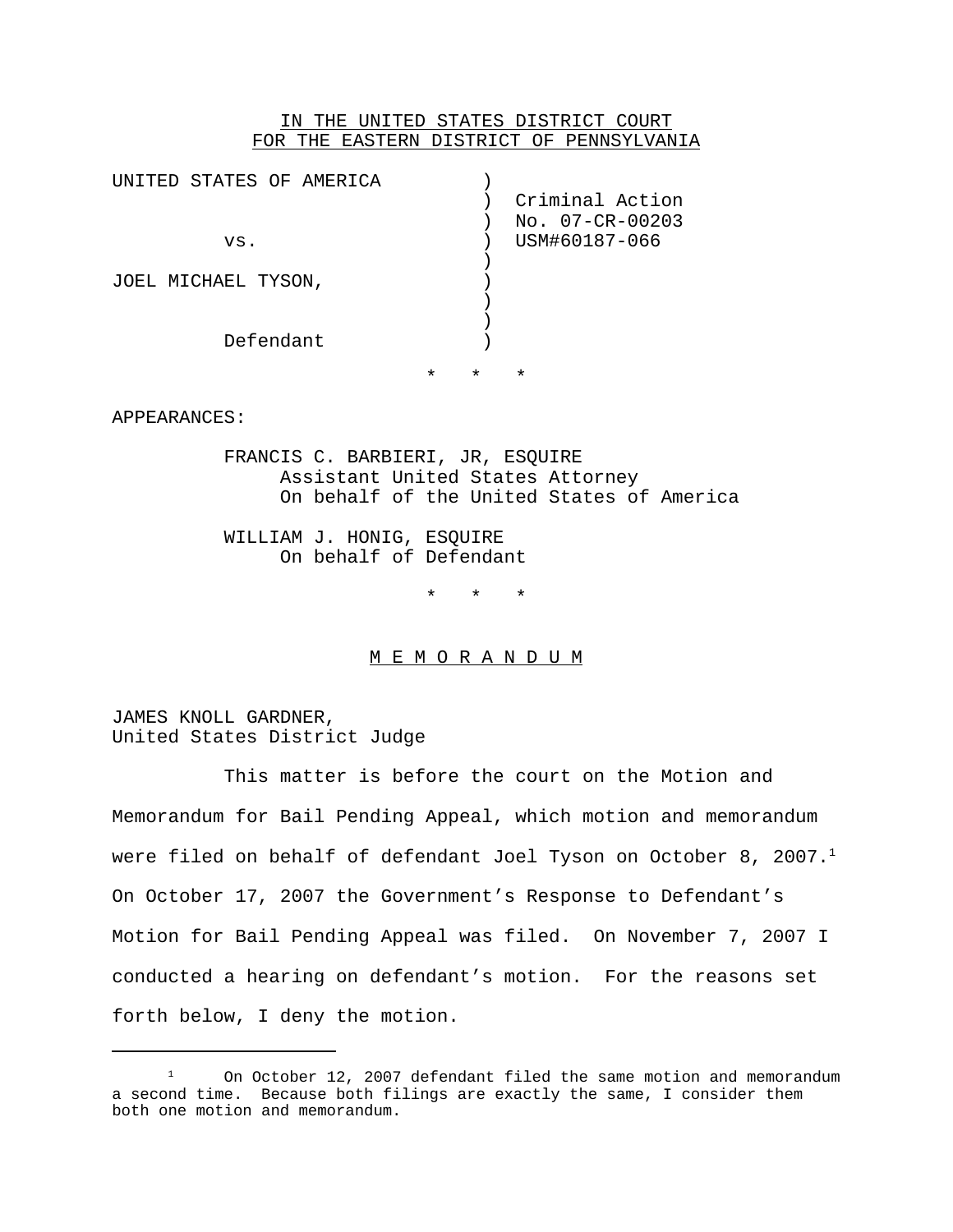### FACTS

Based on the evidence proffered<sup>2</sup> by the parties at the hearing conducted before me on November 7, 2007 and the facts adduced at the pretrial suppression hearing conducted before me on August 23, 2007, I find the pertinent facts to be as follows.

On April 17, 2007 a federal Grand Jury returned an Indictment charging defendant Joel Tyson with one count of convicted felon in possession of a weapon in violation of 18 U.S.C. § 922(g)(1).

This charge stemmed from an incident occurring on February 25, 2007. On that date, at 3:15 a.m., Sergeant Michael Kalin of the City of Reading, Pennsylvania Police Department was in a marked police vehicle parked on the 200 block of North 3rd Street in the City of Reading with his driver's side window open. Sergeant Kalin was surveilling the George Washington Carver Post which is a known "after hours" private club where police are regularly dispatched for problems when the club closes including physical fights, gun shots, shootings, stabbings and noise.

As Sergeant Kalin was preparing to leave his location because most of the patrons had left the bar, he heard between 20

The Bail Reform Act of 1984 provides that at a bail hearing, defendant "shall be afforded an opportunity to testify, to present witnesses on his own behalf, to cross-examine witnesses who appear at the hearing, and to present information by proffer or otherwise." 18 U.S.C. § 3142(f) (emphasis added).

The parties did not call witnesses but, by agreement, both parties presented their cases at the hearing by proffer.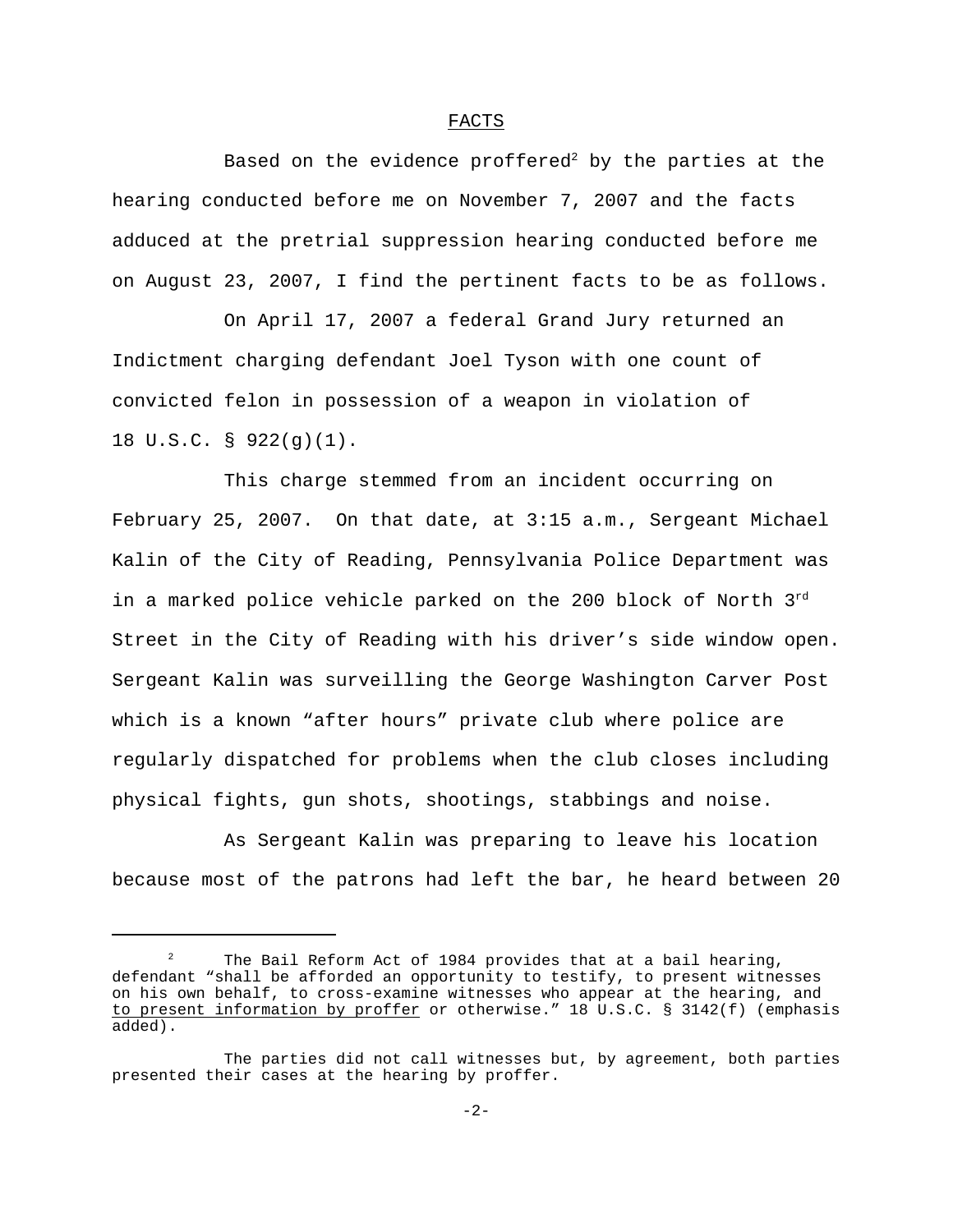and 30 gunshots in rapid succession coming from a location approximately one block away. It appeared to Sergeant Kalin that the shots came from north of his position around Elm Street. Sergeant Kalin radioed police headquarters that he heard gun shots.

Sergeant Kalin drove North on 3rd street to Elm Street and turned east on Elm Street. Just before he got to Rose Street, Sergeant Kalin observed an elderly man with no shirt on wearing sandals. Because it was cold out, Sergeant Kalin believed the man had just come outside from a nearby house. Sergeant Kalin asked the unidentified man where the shots came from. The man pointed in a Northeast direction toward Rose Street and said, "Down there; down there."

Sergeant Kalin then drove to the 300 Block of Rose Street, which intersects the middle of the 300 Block of Elm Street. When he arrived at the 300 Block of Rose Street, Sergeant Kalin saw two nicely-dressed Hispanic males walking South on the sidewalk of Rose Street. Sergeant Kalin asked these two men about the shots; and one of them pointed backward, further North down the same block of Rose Street.

Sergeant Kalin looked down the block and saw both an Hispanic and an African-American male standing further down the block near a group of parked cars. Sergeant Kalin drove to the area where the cars were parked. When he arrived the Hispanic

-3-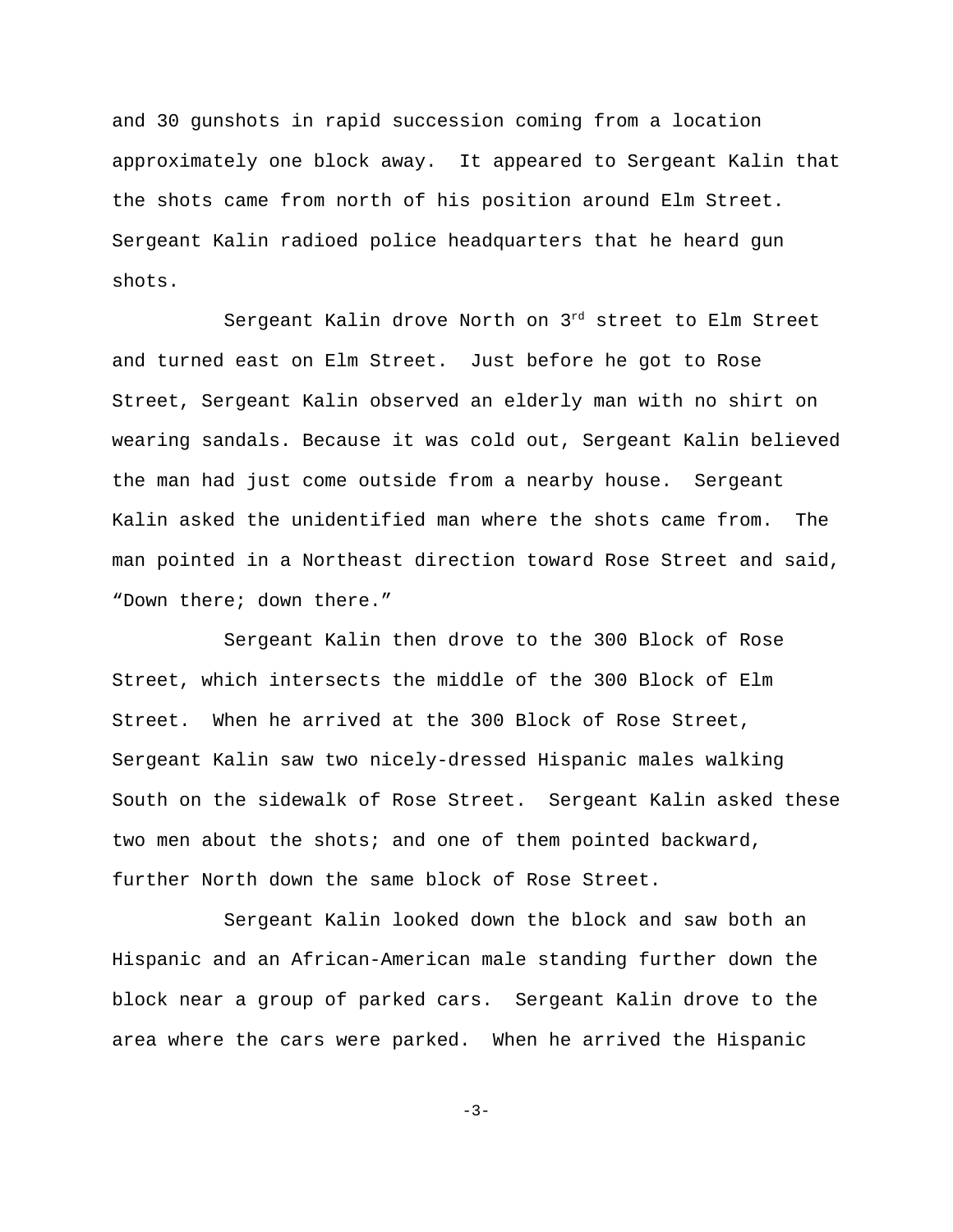male, later identified as Emilio Reguero, was standing next to a parked green Buick with tinted windows. The African-American male, later identified as Justin Buchanon, was standing nearby.

Sergeant Kalin ordered Mr. Reguero to show his hands. Mr. Reguero allegedly ignored Sergeant Kalin and proceeded to light a cigarette "very calmly". Sergeant Kalin exited his vehicle and determined that Mr. Reguero was the biggest possible threat to his safety because Mr. Reguero ignored Sergeant Kalin's command.

Sergeant Kalin drew his service revolver, pointed it at Mr. Reguero and pushed Mr. Reguero face down on the hood of the green Buick. Sergeant Kalin then observed that there were two people in the front seat of the green Buick. Sergeant Kalin handcuffed Mr. Reguero and pointed his service revolver at the two individuals in the green Buick and directed both men to put their hands on the dashboard.

At this point, Officers Christopher Dinger and Hector Santiago arrived on the scene and removed the occupants of the green Buick from the vehicle. Defendant Joel Tyson was in the driver's seat. Mr. Tyson explained that the car belonged to his sister and that he was driving it because she was too drunk to give him a ride. Franklin Caceras was the front seat passenger. Both Mr. Tyson and Mr. Caceras were handcuffed and patted down for weapons only. Officers checked everyone for warrants. When

 $-4-$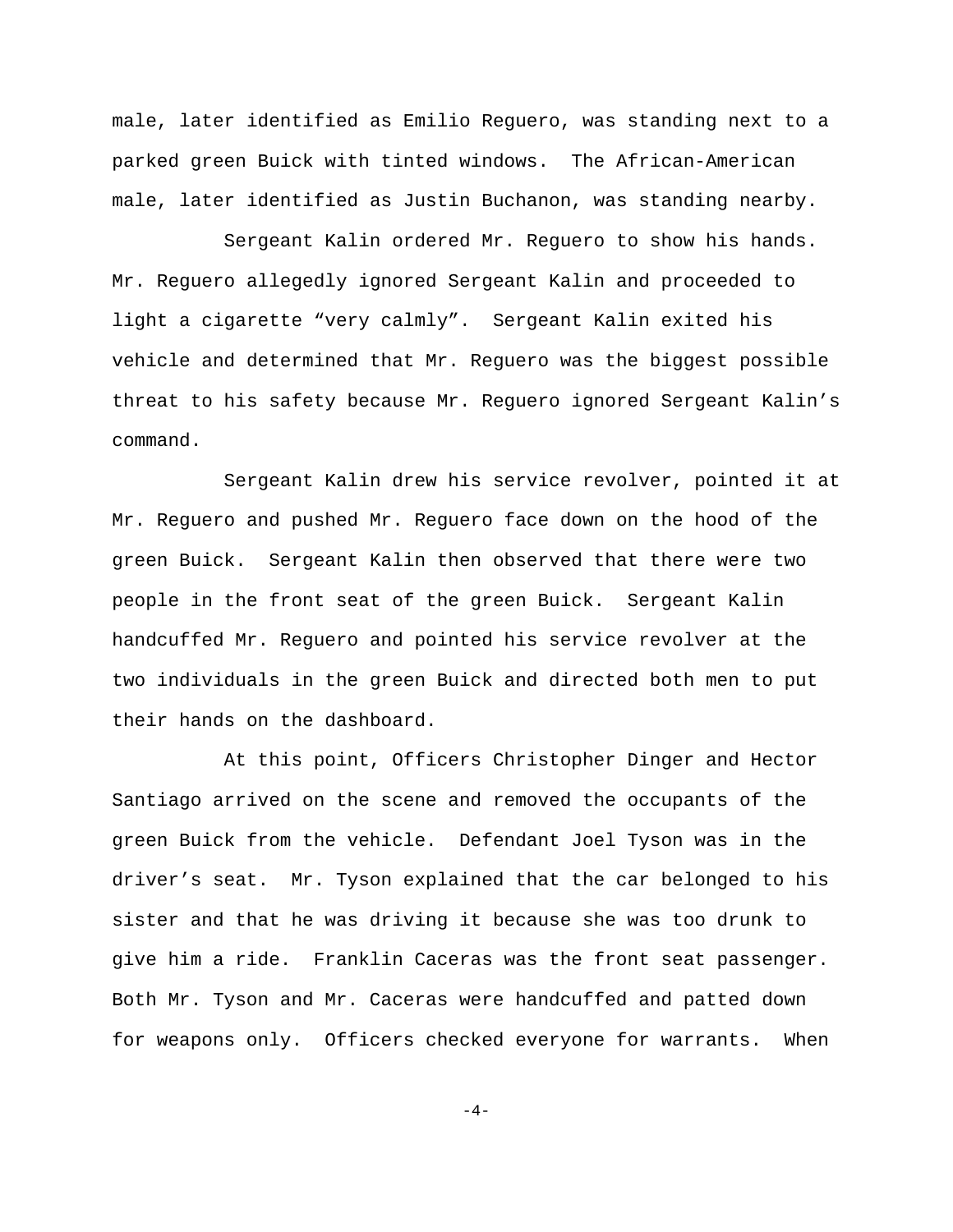it was determined that there were no outstanding warrants for defendant Tyson his handcuffs were removed.

Before permitting Mr. Tyson to get back into the Buick and leave, Officer Dinger looked inside in the driver side of the car and shined his flashlight to look for weapons. When conducting this visual search, Officer Dinger observed the hammer and back end of a handgun, later determined to be a Silver Ruger Model P95DC, 9mm handgun, serial number 31225729, underneath Mr. Tyson's driver side seat.

Officer Dinger grabbed the gun and felt that the slide section was hot to the touch, as if it had just been fired. In addition, there was an extended high capacity magazine fitted into the handle of the gun which Officer Dinger estimated can hold 20 to 30 rounds. The magazine was empty. Mr. Tyson was then arrested for convicted felon in possession of a firearm and carrying a firearm without a license.

A short time after defendant's arrest, Officer Keith Merkel returned to the area of Elm and Rose Streets and recovered 28 brass Luger 9mm casings from the street between 318 Elm Street and the Northwest corner of Rose and Elm Streets. The casings were submitted to the United States Department of Justice, Bureau of Alcohol, Tobacco, Firearms and Explosives ("ATF") for comparison to the Ruger recovered from Mr. Tyson's vehicle. Laboratory analysis conducted by ATF revealed that the 28

-5-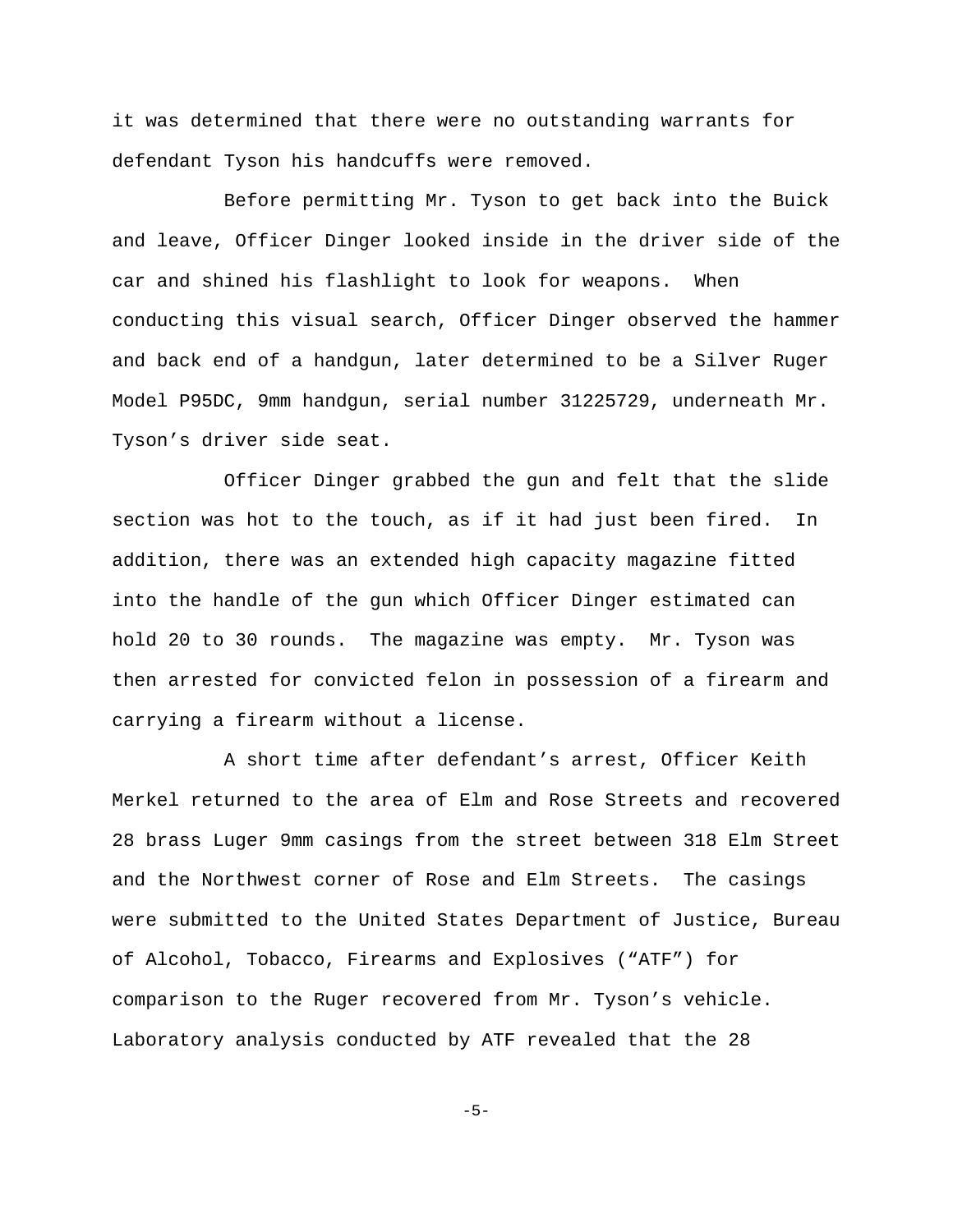cartridges recovered between 318 Elm Street and the Northwest corner of Rose and Elm Streets were fired from the 9mm Ruger recovered from under defendant's seat in the green Buick.

On July 20, 2007 Defendant's Motion and Memorandum to Suppress Physical Evidence was filed seeking to suppress the gun recovered by police on February 25, 2007 as the fruit of an illegal search. On August 23, 2007 after hearing, and for the reasons expressed simultaneously on the record at that time, I granted defendant's motion to suppress the gun seized in this case.

On September 21, 2007 the government appealed my Order. The government's appeal of my August 23, 2007 Order is currently is pending before the United States Court of Appeals for the Third Circuit. In his within motion, defendant seeks bail pending the government's appeal.

Defendant is also currently facing state charges in Berks County, Pennsylvania for possession of a weapon. The facts of the state criminal case involve another shooting. In that case, defendant was with a friend on a sidewalk in Reading when a vehicle passed by and one of the occupants of the vehicle fired shots toward Mr. Tyson and his friend. Defendant's friend was shot and killed.

In addition, defendant allegedly possessed a weapon that he used to fire shots back at the vehicle as it was leaving

-6-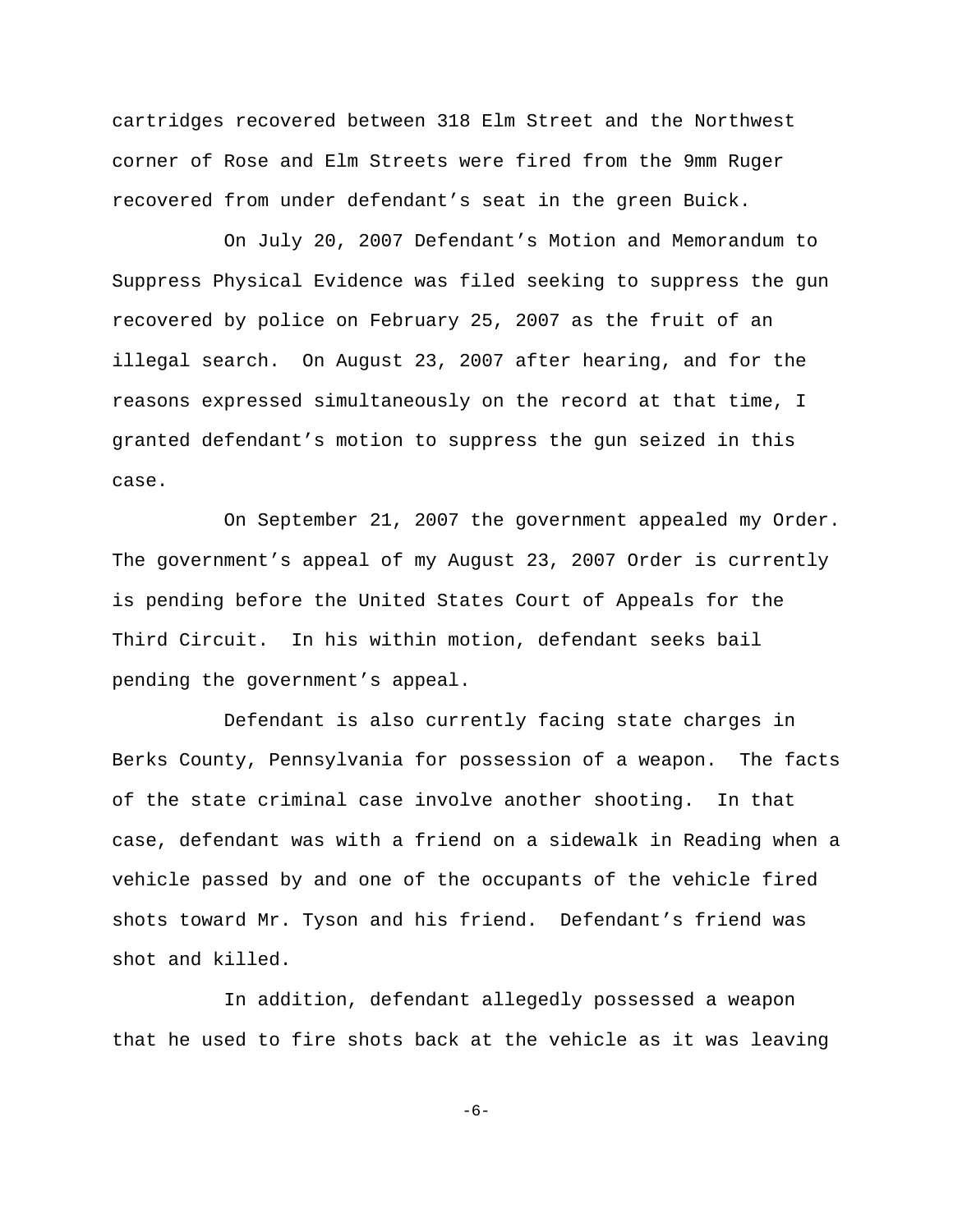the scene of the homicide. This shooting incident preceded the stop on February 25, 2007 which resulted in the within charge. Defendant is being held on one million dollars bail in the Berks County case.

Defendant is a lifelong resident of 859 Schuylkill Avenue, Reading, Berks County, Pennsylvania. Mr. Tyson's parents, Jean and Harold Tyson, own and reside at the Schuylkill Avenue residence. Defendant has a limited employment history with the only disclosed employment being an unspecified fourmonth job with Quaker Maid Meats, Reading, Pennsylvania just prior to being arrested on the current charges.

Defendant has one sibling, Chantal Tyson, who also resides in Reading. Defendant has three children, aged 6, 3 and 11 months. Defendant's two oldest children live with their mother, Tiffany Landis, in Williamsport, Pennsylvania. Defendant's youngest child resides with his ex-girlfriend, Latoya Opante, in Reading.

Defendant attended high school until the eleventh grade and later acquired his G.E.D.

Defendant has five prior criminal convictions. Two of defendants convictions are for drug-related crimes. Two of defendant's convictions are firearms related. Defendant's fifth conviction is for fleeing from the police.

-7-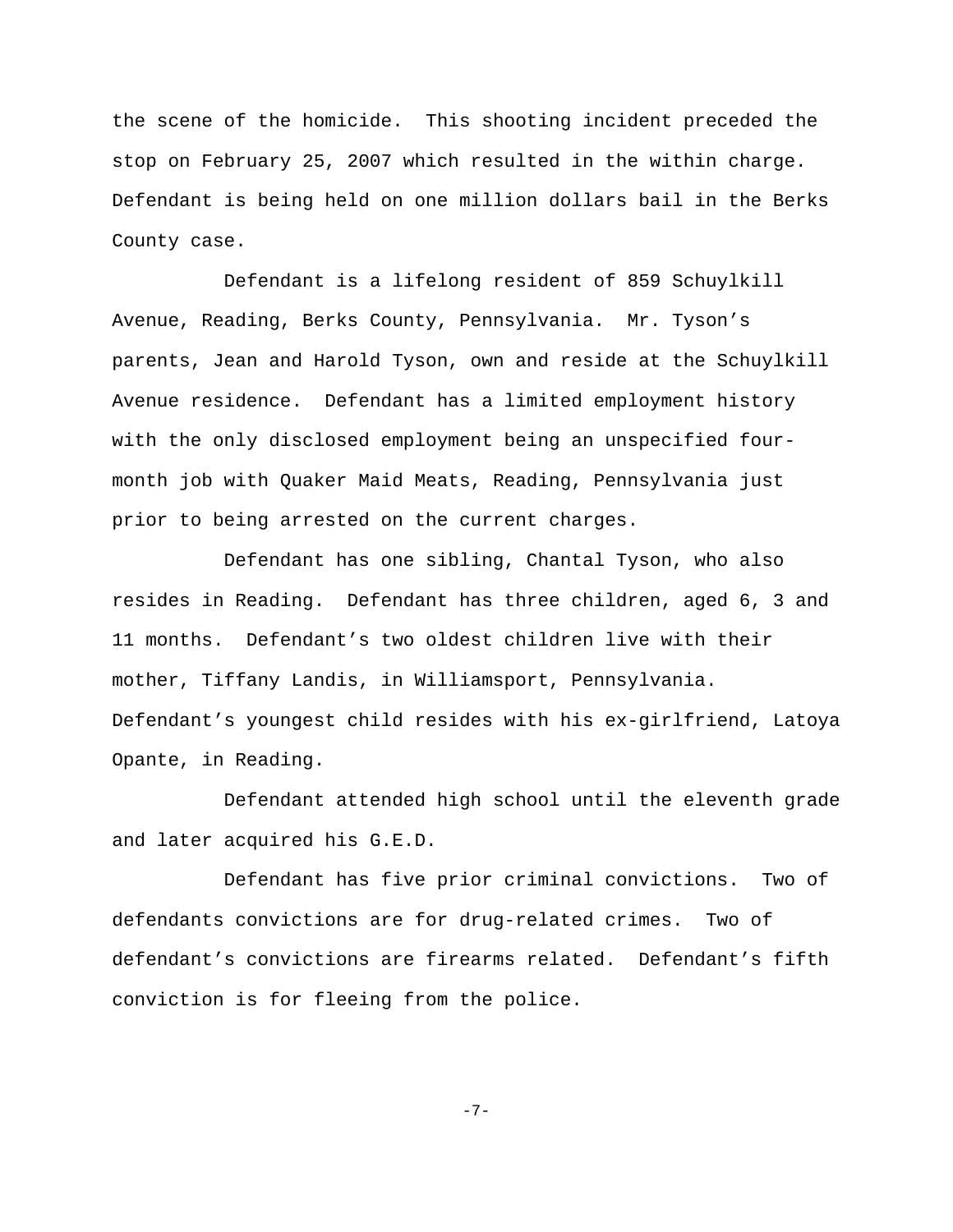On May 16, 2007 defendant waived a pretrial detention hearing before United States Magistrate Judge Henry S. Perkin and agreed to pretrial detention. Defendant now seeks bail on the charge in this case.

#### DISCUSSION

My review of a Magistrate Judge's pretrial detention determination is de novo. United States v. Delker, 757 F.2d 1390, 1395 (3d Cir. 1985). However, because defendant did not originally oppose pretrial detention on May 16, 2007 when Magistrate Judge Henry S. Perkin issued a pretrial detention Order, this is the first formal review of defendant's bail status notwithstanding Magistrate Judge Perkin's Order.

The issue of bail for a defendant pending a government appeal is addressed in 18 U.S.C. § 3143(c). Section 3143(c) provides in pertinent part:

> (c) **Release or detention pending appeal by the government.**-The judicial officer shall treat a defendant in a case in which an appeal has been taken by the United States under section  $3731<sup>3</sup>$  of this title,

<sup>&</sup>lt;sup>3</sup> Title 18, section 3731 of the United States Code governs appeals by the government in criminal cases. Section 3731 states in pertinent part:

An appeal by the United States shall lie to a court of appeals from a decision or order of a district court suppressing or excluding evidence...not made after the defendant has been put in jeopardy and before the verdict or finding on an indictment or information, if the United states attorney certifies to the district court that the appeal is not taken for purpose of delay and that the evidence is a substantial proof of fact material in the proceeding.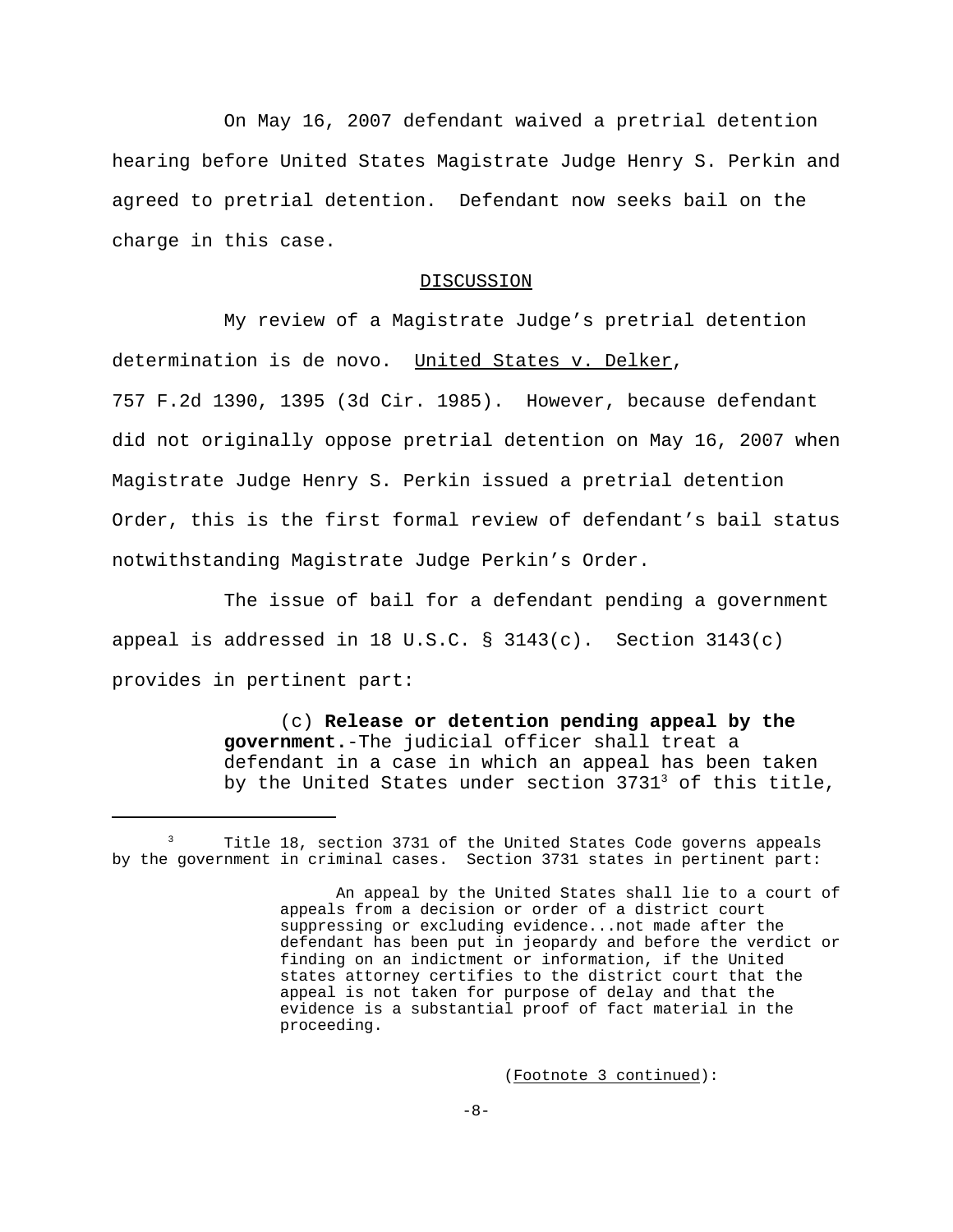in accordance with section 3142 of this title, unless the defendant is otherwise subject to a release or detention order.

18 U.S.C. § 3143(c). Thus, based upon the express language of § 3143(c) an examination of § 3142 is necessary.

The issue of pretrial detention is governed by the Bail Reform Act, 18 U.S.C. § 3142. The Act provides, in part:

> If, after a hearing pursuant to the provisions of subsection (f) of this section, the judicial officer finds that no condition or combination of conditions will reasonably assure the appearance of the person as required and the safety of any other person and the community, such judicial officer shall order the detention of the person before trial.

18 U.S.C. § 3142(e).

Accordingly, I must review the factors enumerated in 18 U.S.C. § 3142(g) to determine whether defendant is eligible for release on bail pending appeal. These factors include:

> (1) the nature and circumstances of the offense charged, including whether the offense is a crime of violence, a Federal crime of terrorism, or involves a minor victim or a controlled substance, firearm, explosive, or destructive device;

(Continuation of footnote 3):

Thus, I treat the government's appeal as one properly taken pursuant to § 3731.

As noted above, on August 23, 2007 after hearing, I granted defendant's motion to suppress the gun seized in this case. On September 21, 2007 the government appealed the August 23, 2007 Order granting defendant's motion to suppress. In its Notice of Appeal, the government certified that the appeal is not taken for purpose of delay and that the evidence is a substantial proof of fact material in the proceeding. The government's appeal of my August 23, 2007 Order is currently is pending before the United States Court of Appeals for the Third Circuit.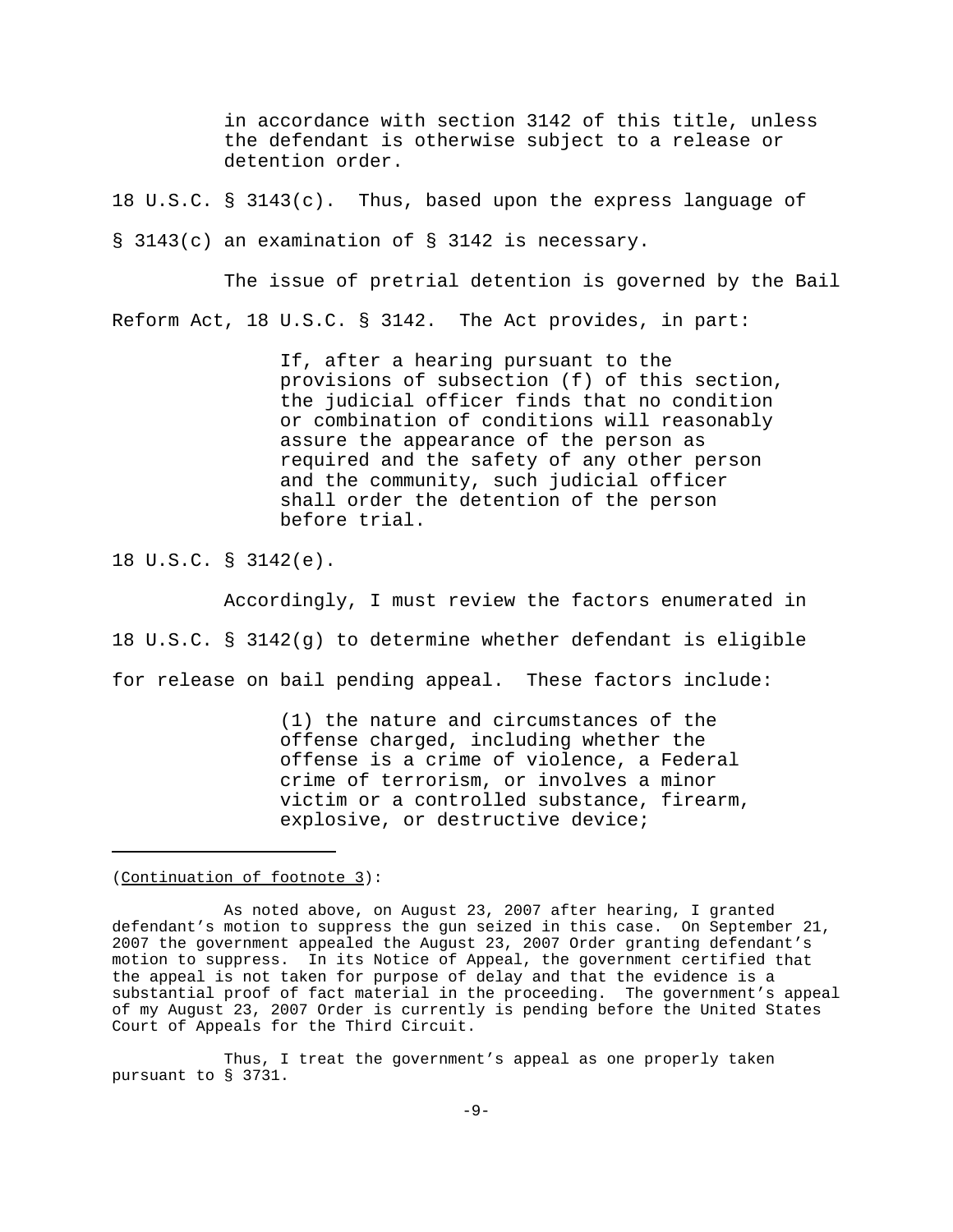(2) the weight of the evidence against the person;

(3) the history and characteristics of the person, including–-

(A) the person's character, physical and mental condition, family ties, employment, financial resources, length of residence in the community, community ties, past conduct, history relating to drug or alcohol abuse, criminal history, and record concerning appearance at court proceedings; and

(B) whether, at the time of the current offense or arrest, the person was on probation, on parole, or on other release pending trial, sentencing, appeal, or completion of sentence of an offense under Federal, State, or local law; and

(4) the nature and seriousness of the danger to any person in the community that would be posed by the person's release....

# 18 U.S.C. § 3142(g).

In applying the factors outlined above, as more fully discussed below, I find that the statutory factors weigh heavily in favor of detention, particularly the nature and circumstances of the offense charged, the history and characteristics of defendant and the nature and seriousness of the danger to any person or the community that would be posed by defendant's release.

The issue of the weight of the evidence at this time is a neutral factor. However, viewed in conjunction with all the other factors, this factor is insufficient to outweigh the other factors. Defendant's ties to the community appear to be strong.

 $-10-$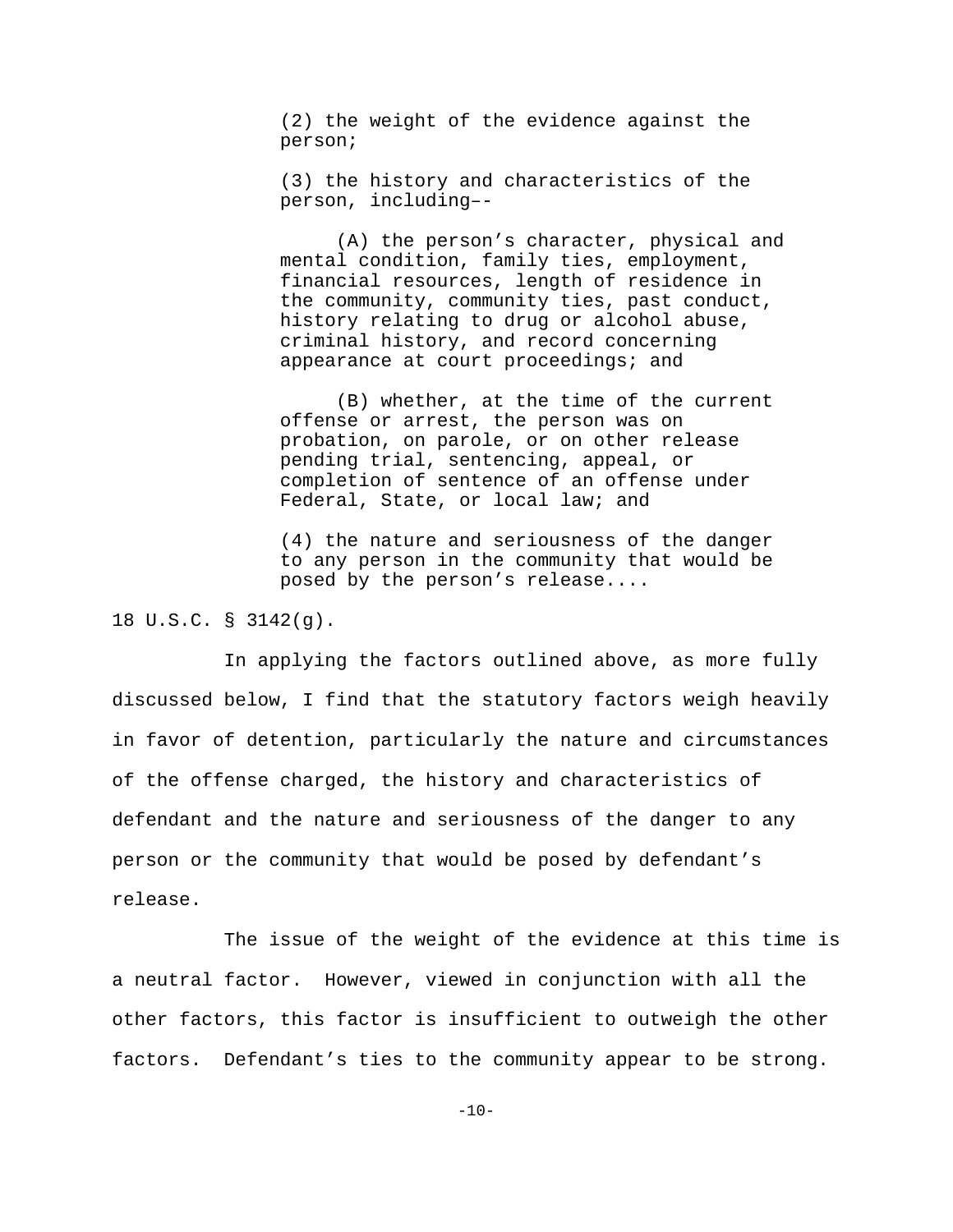This factor weighs in favor of pre-trial release. However, I conclude that this factor alone is insufficient to outweigh the other factors.

Regarding the nature and circumstances of the offense charged, the government has charged defendant with the serious crime of possession of a weapon by a previously convicted felon. Specifically, defendant is charged with possessing a Silver Ruger Model P95DC, 9mm handgun, serial number 31225729, which weapon was found underneath Mr. Tyson's driver side seat.

In addition, when found by the police, the slide section of the gun was still hot, as if it had just been fired. Furthermore, there was an extended high capacity magazine fitted into the handle of the gun which could hold as many as 20 to 30 rounds. Finally, 28 brass Luger 9mm casings were recovered from the street near where defendant was stopped by the police and those casings appear to be from the 9mm Ruger found underneath defendant's car seat. Finally, this matter obviously involves a firearm, a factor specifically contemplated by Congress in enacting subsection  $3142(q)(1)$ .

Accordingly, I find that the nature and seriousness of the offense weigh in favor of detention.

Next, regarding the weight of the evidence factor, I previously suppressed the weapon in this case because I concluded that the stop and search by the police was Constitutionally

-11-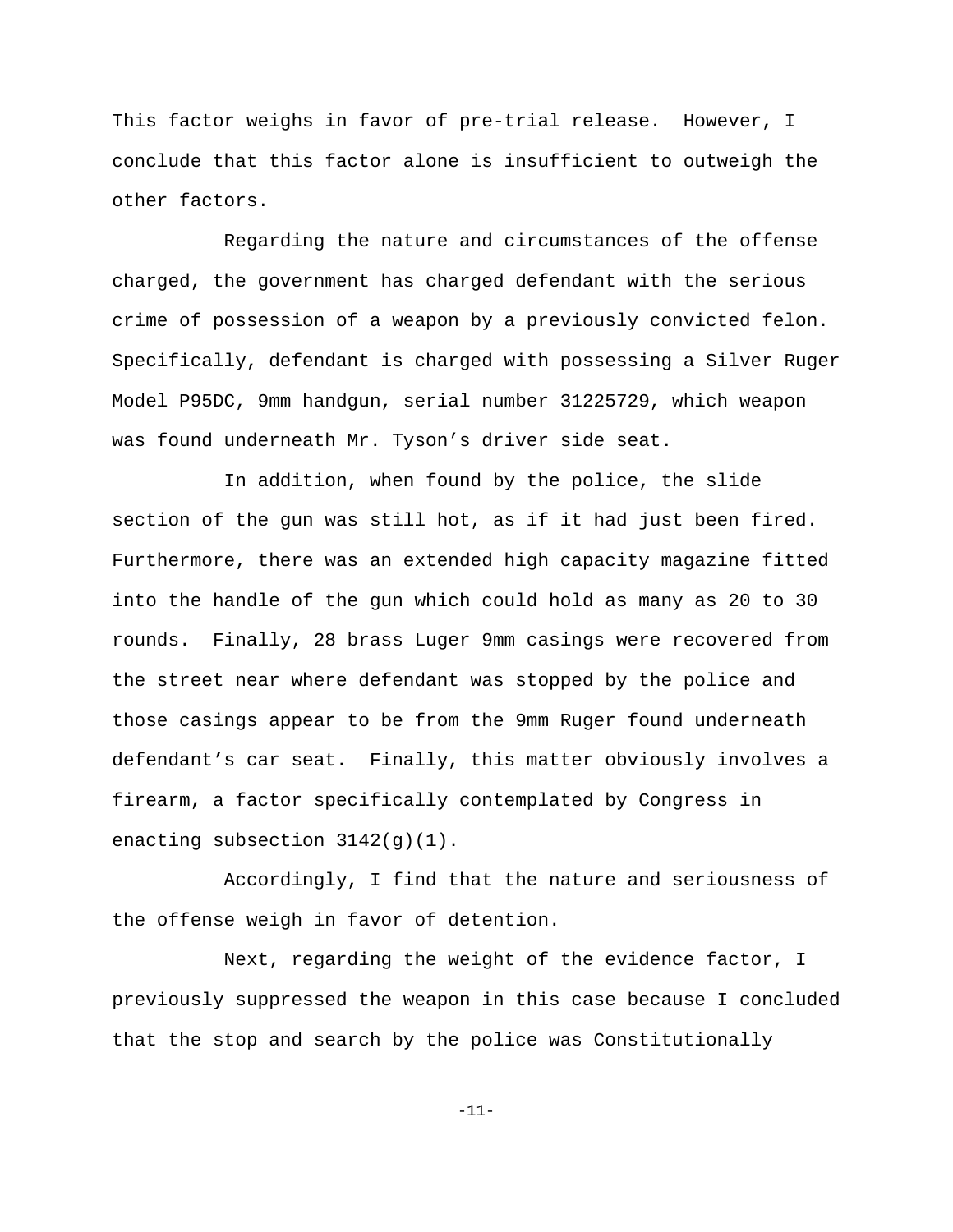infirm. Thus, at this time the weight of the government's evidence is weak. However, if the government prevails in overturning my suppression decision, the government's case becomes considerably stronger.

Thus, because I cannot predict how the Third Circuit may decide the government's appeal, I conclude that this factor is neutral on the issue of whether to grant defendant bail pending appeal.

Defendant has strong ties to the community. He is a lifelong resident of 859 Schuylkill Avenue, Reading, Pennsylvania. Defendant has lived at the same residence with his parents for his entire life. Moreover, defendants only sibling and one of his three children also live in the City of Reading. All these ties to the community weigh in favor of granting defendant bail.

However, the United States Court of Appeals for the Third Circuit has found community ties to be "of limited weight" in the context of a case where other factors weigh heavily in favor of pretrial detention. Delker, 757 F.2d at 1396. Thus, although it appears that defendant has considerable ties to the community, this factor does not outweigh the other factors in favor of pre-trial detention.

Defendant has a limited employment history with the only disclosed employment being a four-month job with Quaker Maid

-12-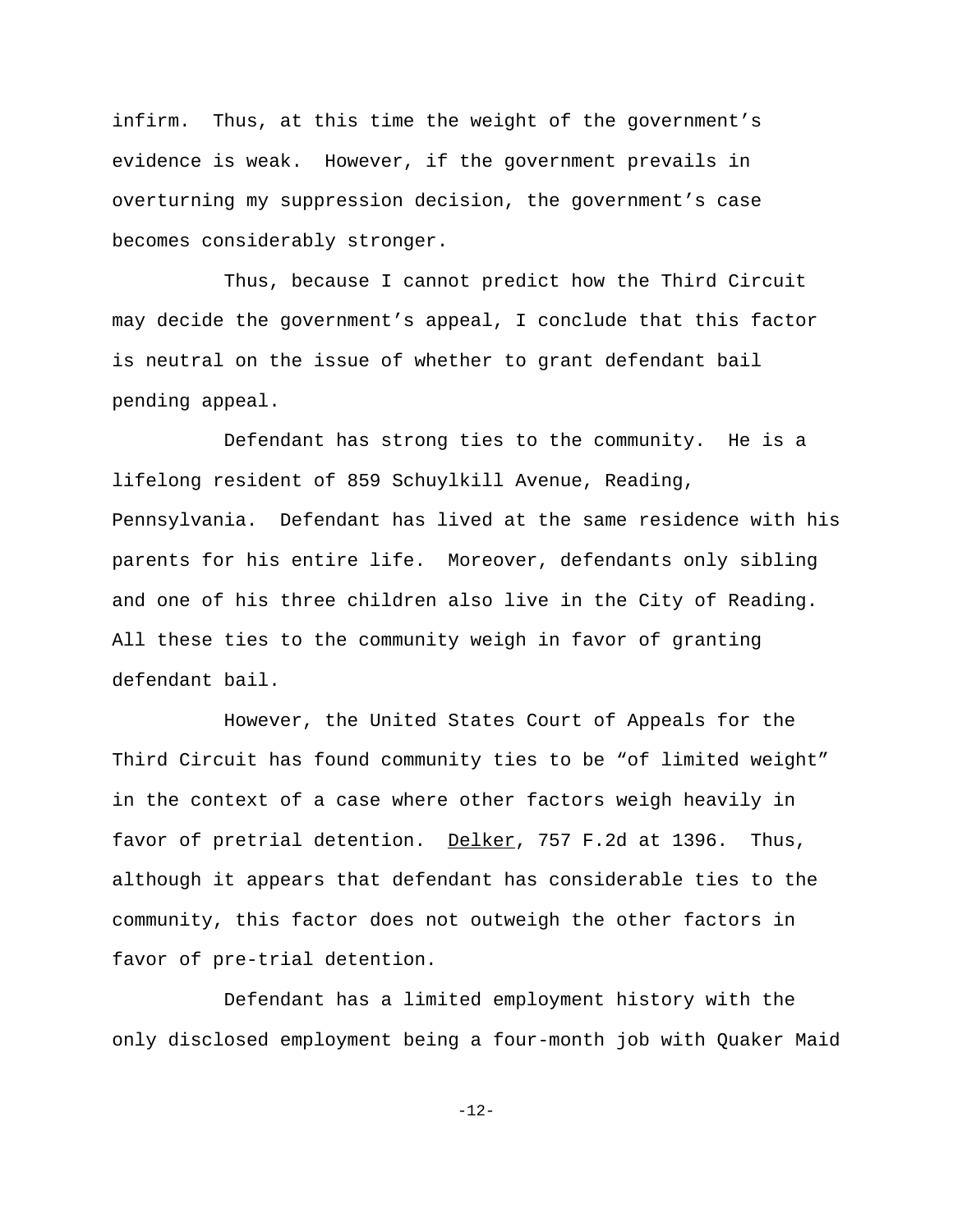Meats, Reading, Pennsylvania. This limited employment history mitigates against release.

Defendant has five prior criminal convictions. Two of defendants convictions are for drug-related crimes. Two of defendant's convictions are firearms related. Defendant's fifth conviction is for fleeing from the police. Accordingly, defendant's prior criminal history involving drugs, guns and escape, weigh in favor of detention.

Finally, the strongest factor weighing in favor of pretrial detention is the danger to both defendant and the community if the defendant were to be released pending appeal.

Defendant is facing state court charges in Berks County, Pennsylvania for possession of a weapon. The facts of the state criminal case involve another shooting where a vehicle passed by and one of the occupants of the vehicle fired shots toward Mr. Tyson and his friend. Defendant's friend was shot and killed. Defendant allegedly fired back at the vehicle.

The facts of the within matter indicate that defendant was allegedly in possession of a weapon with a high capacity magazine that was fired in an urban area of the City of Reading. The within incident took place after the previous shooting. This indicates that defendant may have the ability to acquire additional weapons if released. In addition, there is a chance

 $-13-$